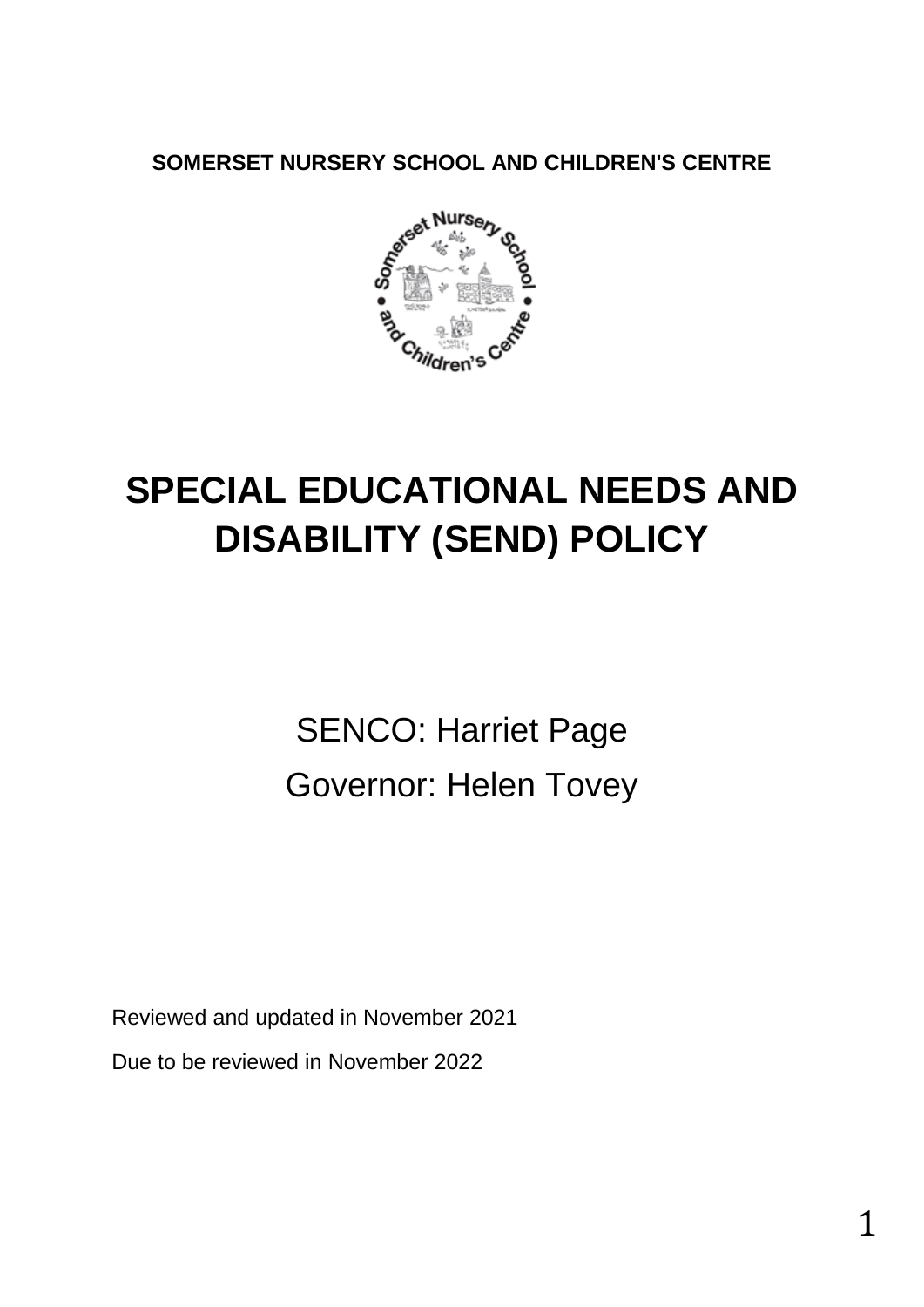# Legal Requirements and Statutory Guidance

#### **Equal Opportunities**

(Statutory Framework for the Early Years Foundation Stage, DfE, 2012)

#### Section 3.66

"Providers must have and implement a policy, and procedures, to promote equality of opportunity for children in their care, including support for children with special educational needs or disabilities. The policy should cover: how the individual needs of all children will be met (including how those children who are disabled or have special educational needs, will be included, valued and supported, and how reasonable adjustments will be made for them); the name of the Special Educational Needs Co-ordinator (in group provision); arrangements for reviewing, monitoring and evaluating the effectiveness of inclusive practices that promote and value diversity and difference; how inappropriate attitudes and practices will be challenged; and how the provision will encourage children to value and respect others."

https://www.education.gov.uk/publications/standard/AllPublications/Page1/ DFE-00023-2012

#### **Special Educational Needs**

(Statutory Framework for the Early Years Foundation Stage, DfE, 2014)

"Providers must have arrangements in place to support children with SEN or disabilities. Maintained nursery schools and other providers who are funded by the local authority to deliver early education places must have regard to the Special Educational Needs (SEN) Code of Practice. Maintained nursery schools must identify a member of staff to act as Special Educational Needs Coordinator and other providers (in group provision) are expected to identify a SENCO."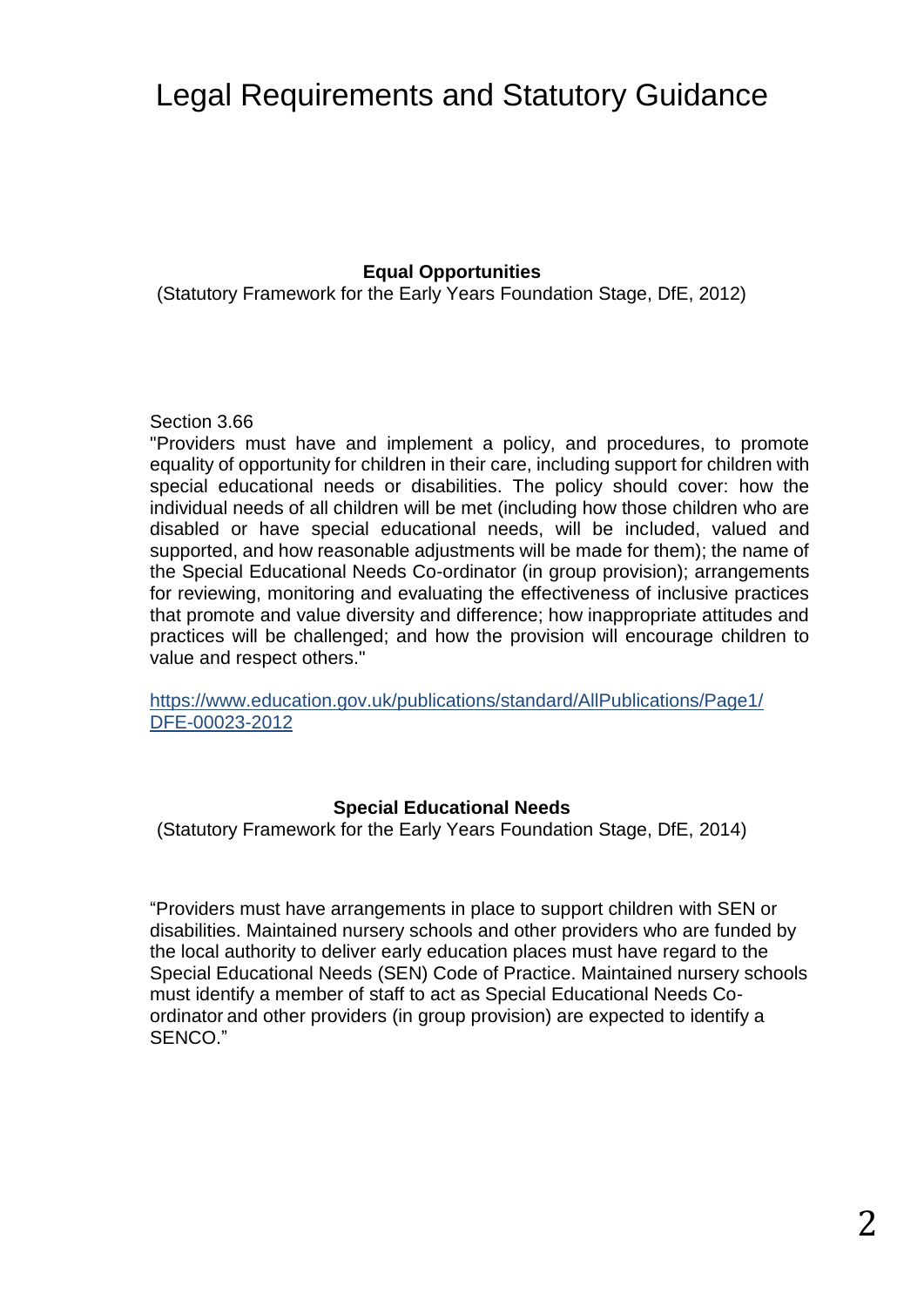#### **Contents**

| Chapter 5: The Special Educational Needs Coordinator (SENCO)7       |
|---------------------------------------------------------------------|
| Chapter 6: Intervention for Children with Special Educational Needs |
|                                                                     |
|                                                                     |
|                                                                     |
|                                                                     |
|                                                                     |
|                                                                     |
|                                                                     |
|                                                                     |
| Requests for an Education Health and Care (EHC) assessment 10       |
|                                                                     |
| .11                                                                 |
|                                                                     |
|                                                                     |
|                                                                     |
|                                                                     |
|                                                                     |
|                                                                     |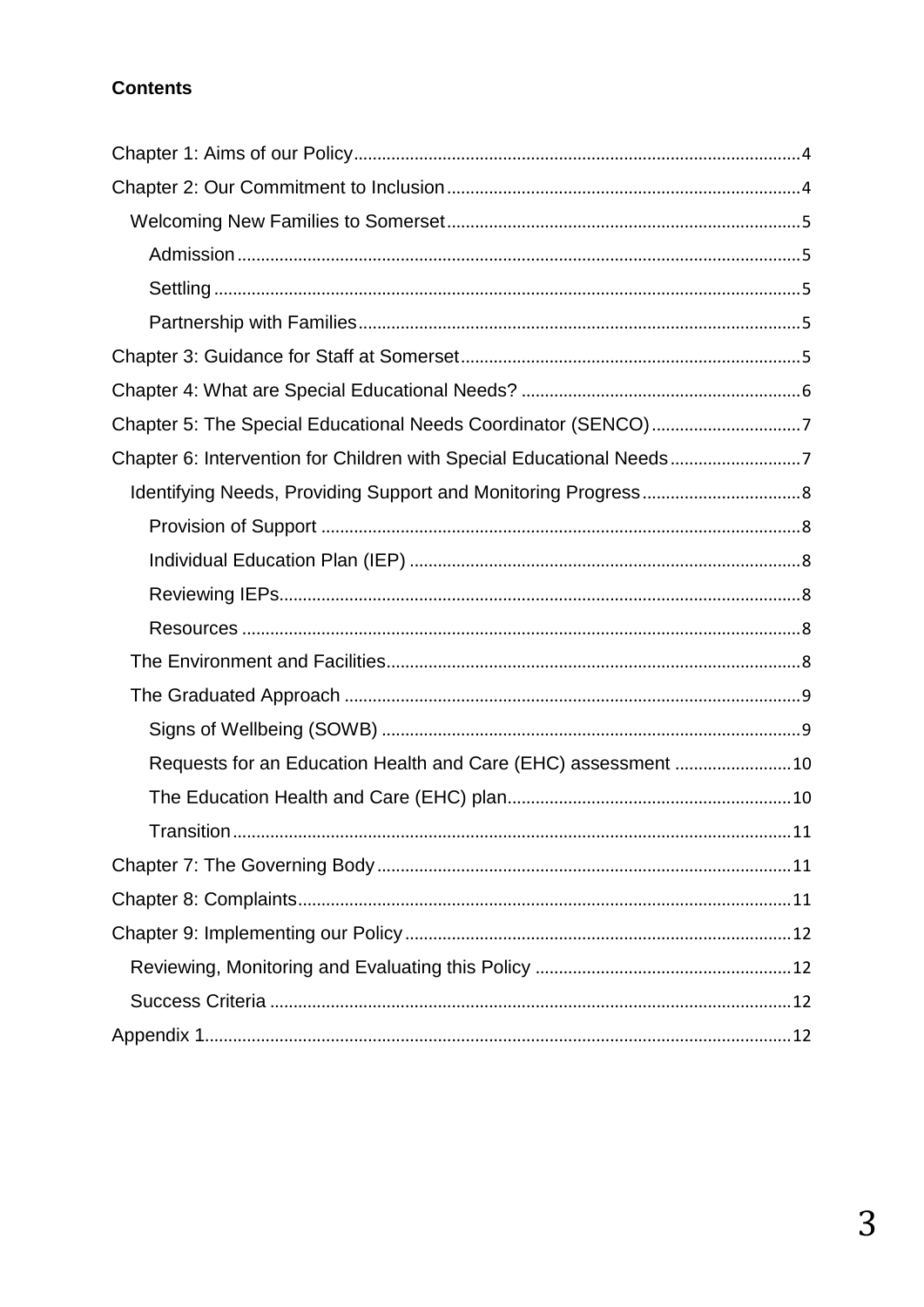# <span id="page-3-0"></span>**Chapter 1: Aims of our Policy**

The aim of our policy is to ensure that we have a considered, consistent approach to providing for children with Special Educational Needs and/or Disabilities (SEND), and to establish a framework of action which ensures their needs are met.

To implement our policy we aim to;

- $\bullet$  follow all statutory quidelines<sup>1</sup>
- provide continuity of inclusive provision for those children who enter Somerset with identified SEND
- ensure early identification of SEND
- provide effective monitoring and planning procedures to provide appropriately for children with SEND
- provide quality first teaching, a stimulating and inclusive learning environment, removing barriers to learning to ensure equal access to the curriculum
- foster positive staff attitudes and provide training and development for staff in relation to SEND provision
- develop effective relationships with outside agencies in order to ensure best provision for children with SEND.

#### <span id="page-3-1"></span>**Chapter 2: Our Commitment to Inclusion**

At Somerset we provide an inclusive environment and curriculum which meets the diverse needs of all children. The environment and activities are planned following careful observation of children's developing learning, behaviour and interests.

We believe that most children learn effectively through independent, self-chosen activity in a stimulating, planned environment. We recognise that some children may need other strategies and resources to fully access learning. We aim for the experience of all children to be fulfilling and result in a sense of achievement and selfworth.

Overall we aim to;

-

- ensure all children feel valued and secure
- have high expectations for all children regardless of differences in gender, special needs, disability, ethnicity or culture
- ensure the physical environment and learning resources are accessible to all
- ensure the cultural diversity of the community is valued and used as a resource to enrich children's learning
- actively challenge attitudes and behaviour which may lead to social isolation of children

<sup>1</sup> The Special Educational Needs Code of Practice (DfE, 2015); The Equality Act (2010); the Education Act 2002; Special Educational Needs and Disability Act 2001; the Special Educational Needs and Disabilities Regulations 2014.; The Special Educational Needs (Personal Budgets) Regulations 2014; Children and Families Act (2014)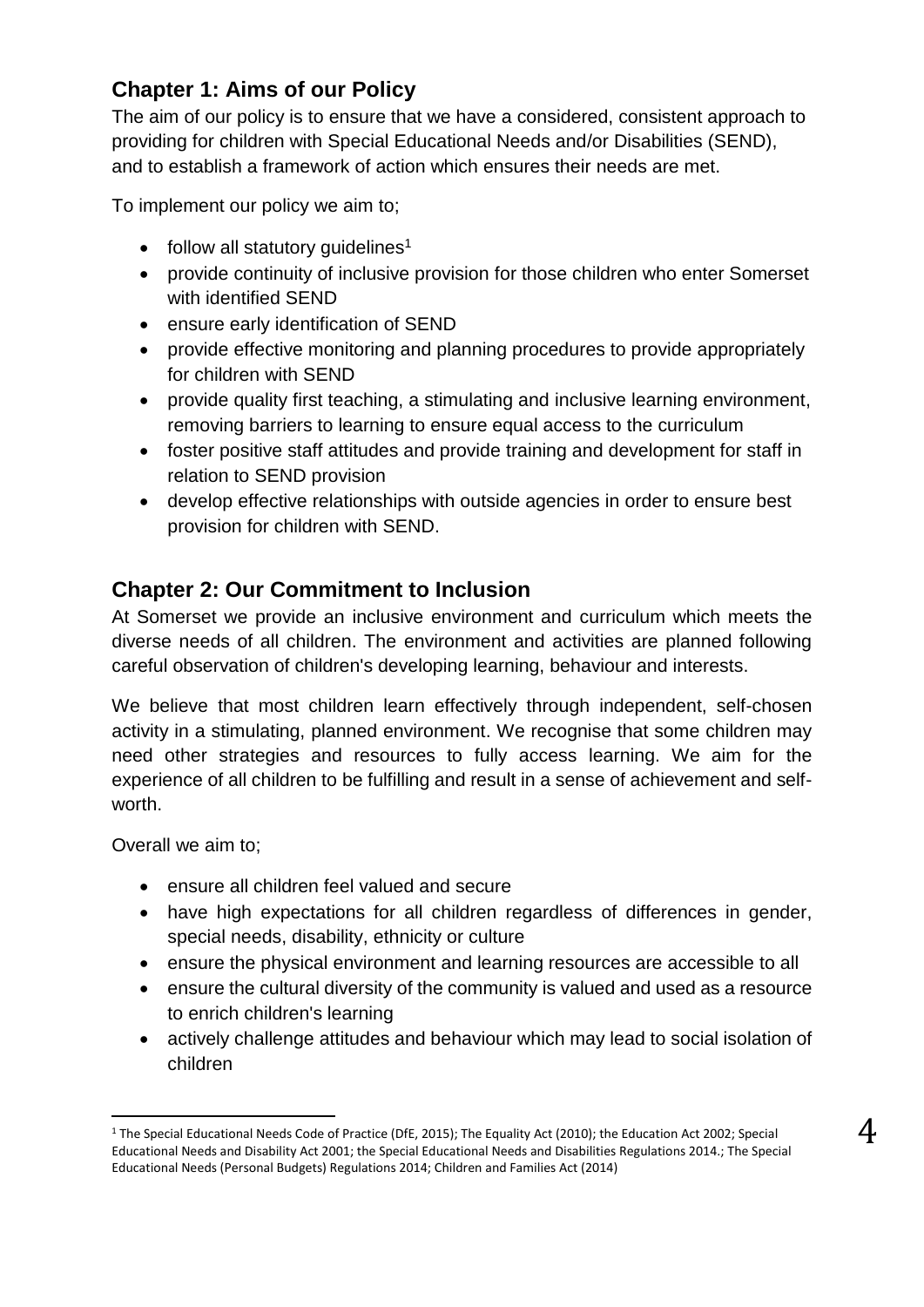#### <span id="page-4-0"></span>**Welcoming New Families to Somerset**

#### <span id="page-4-1"></span>**Admission**

At Somerset places are allocated according to need. We liaise closely with family and agencies, including the Health Visiting team and the Early Years Assessment Centre, to prioritise places for children with SEND or those who for some reason are not achieving developmental norms.

#### <span id="page-4-2"></span>**Settling**

On admission all children are allocated a key person. Home visits by the child's key person are suspended this year and will resume when it is considered safe to do so. The key person is responsible for making observations of the child's development, updating assessment and setting appropriate targets for their learning. We take care to settle children at their own pace so they feel comfortable before staying for the whole session.

#### <span id="page-4-3"></span>**Partnership with Families**

Learning Story Books provide a central record of children's interests, achievements and targets which is contributed to by the family and the key person.

We place great importance on our relationship with family and aim to establish a partnership with them from the early stages of visiting. Any concerns raised by the key person would be discussed directly with the family and an "Early Help Assessment " completed.

We hope that parents feel fully involved in the decisions that are made concerning their child. We value parents views and recognise the contribution that is made at home to children's learning. The SEN Code of Practice lays great emphasis on the importance of the relationship between the family of children with SEND and we fully support this view.

#### <span id="page-4-4"></span>**Chapter 3: Guidance for Staff at Somerset**

The Special Educational Needs Code of Practice (DfE, 2015) provides the legislative guidance for all professionals working with children with SEND.

The fundamental principles in the Code of Practice are that "local authorities, in carrying out their functions under the [Children and Families] Act in relation to disabled children and young people and those with special educational needs (SEN), **must** have regard to:

- the views, wishes and feelings of the child or young person, and the child's parents
- the importance of the child or young person, and the child's parents, participating as fully in possible in decisions, and being provided with the information and support necessary to enable participation in those decisions
- the need to support the child or young person, and the child's parents, in order to facilitate the development of the child or young person and to help them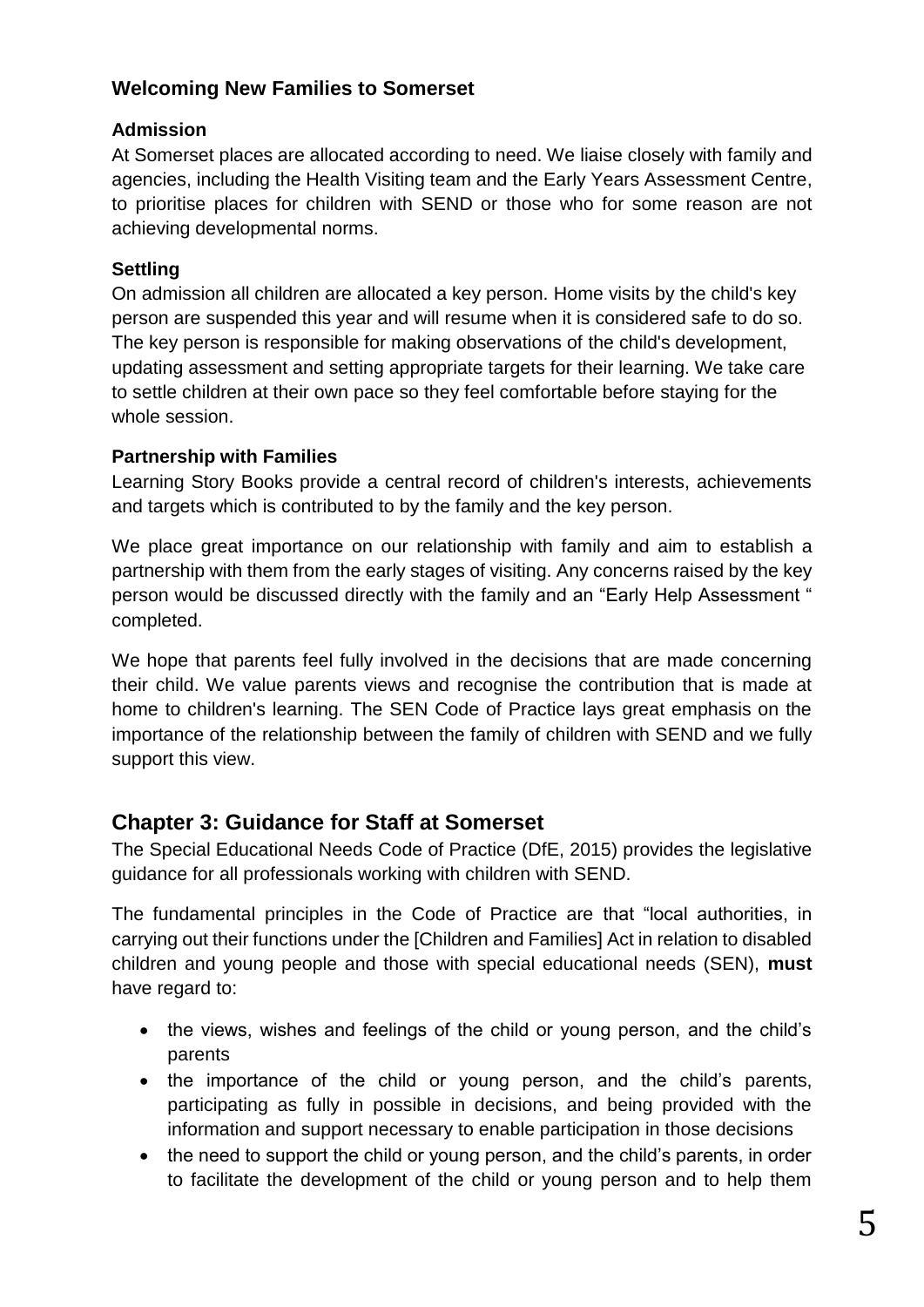achieve the best possible educational and other outcomes, preparing them effectively for adulthood."

The Code of Practice recommends a graduated response to SEND provision (See Chapter 5).

[https://www.gov.uk/government/uploads/system/uploads/attachment\\_data/file/39881](https://www.gov.uk/government/uploads/system/uploads/attachment_data/file/398815/SEND_Code_of_Practice_January_2015.pdf) [5/SEND\\_Code\\_of\\_Practice\\_January\\_2015.pdf](https://www.gov.uk/government/uploads/system/uploads/attachment_data/file/398815/SEND_Code_of_Practice_January_2015.pdf)

# <span id="page-5-0"></span>**Chapter 4: What are Special Educational Needs?**

It has been estimated that approximately 20% of children may have some degree of Special Education Needs and / or a Disability (SEND) at some time during their school life. Most children with SEND will be educated in mainstream schools.

2% of those children identified with SEND may require the local authority to fully assess their needs and produce an Education Health and Care (EHC) Plan.

There is a wide spectrum of special educational needs which are inter-related and a child may have needs and requirements which fall into more than one area. These needs can be defined in four areas;

- Communication and interaction
- Cognition and learning
- Social, emotional and mental health
- Sensory and / or physical needs

#### *A legal definition of Special Educational Needs and / or Disability (SEND*)

A child or young person has SEND if they have a learning difficulty or disability which calls for special educational provision to be made for them.

*Children have a learning difficulty or disability if they*;

- have a significantly greater difficulty in learning than the majority of others of the same age; or
- have a disability which prevents or hinders them from making use of educational facilities of a kind generally provided for others of the same age in mainstream schools
- are a child under compulsory school age and they fall within the definitions above or would so do if special educational provision was not made for them *(Section 20 Children and Families Act 2014)*

#### *Definition of disability*

Many children who have SEN may have a disability under the Equality Act 2010 – that is '…a physical or mental impairment which has a substantial and long-term adverse effect on their ability to carry out normal day-to-day activities' *Equality Act 2010 (Section 6)*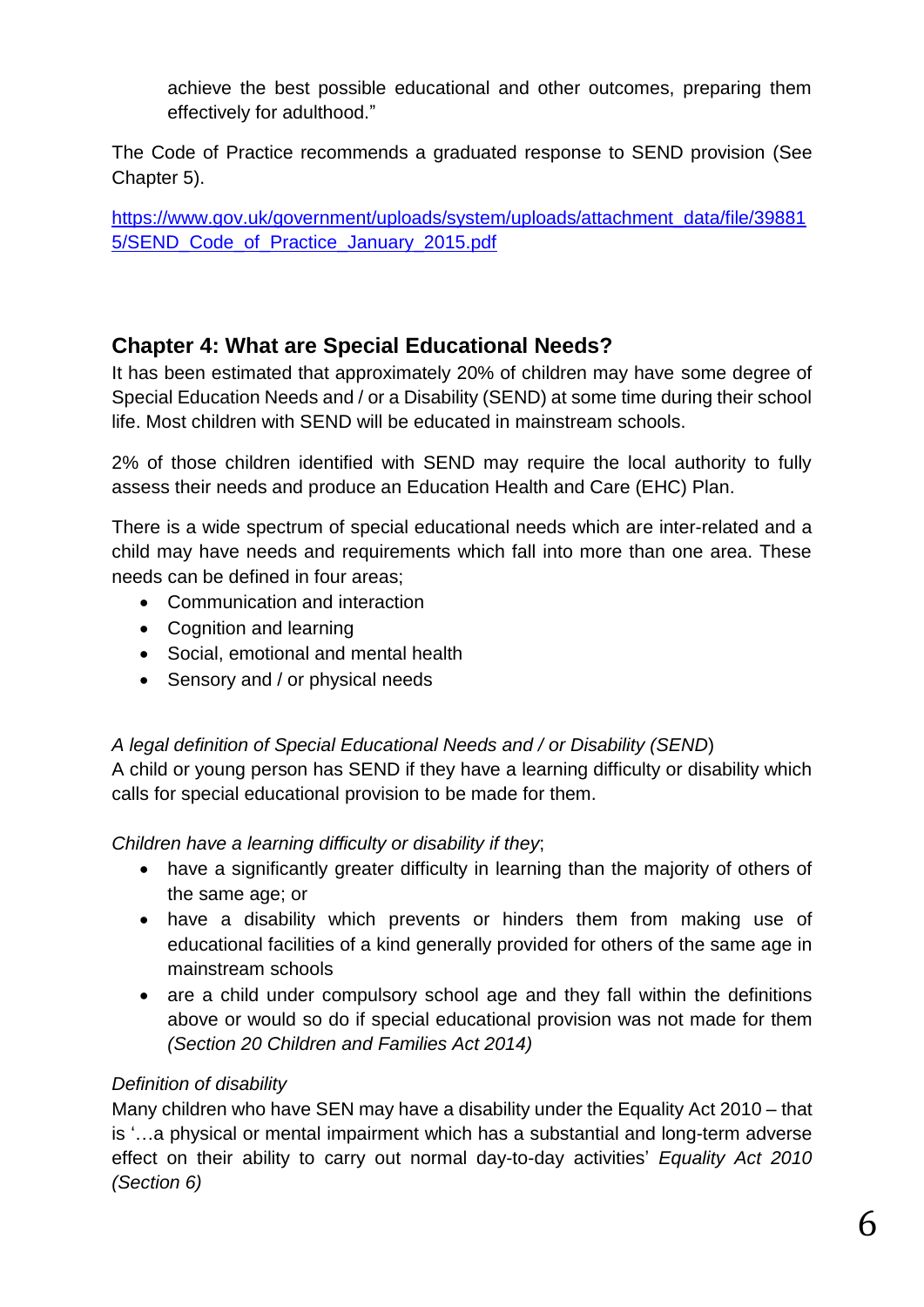#### *Special Educational Provision means;*

- for children aged two or over, educational provision which is additional to, or otherwise different from the educational provision made generally for children of their age in schools maintained by the local education authority, other than special schools, in the area
- for children under two, educational provision of any kind

#### *Children do not have a Special Educational Need and / or Disability if;*

the difficulties are related solely to learning English as an additional language.

# <span id="page-6-0"></span>**Chapter 5: The Special Educational Needs Coordinator (SENCO)**

The SENCO is responsible for the day to day operation of the SEND policy and has responsibility for;

- ensuring good liaison between parents, carers and all professionals
- Advising and supporting other practitioners in the setting
- ensuring that appropriate records and Individual Education Plans are in place, monitored, reviewed and implemented
- ensuring relevant background information about children with SEND is collected, recorded and updated

In accordance with government regulations the SENCO must be both a qualified teacher and either holds the National SENCO Award or achieve it within three years of appointment. At the present time the SENCO is Harriet Page.

# <span id="page-6-1"></span>**Chapter 6: Intervention for Children with Special Educational Needs**

We recognise that children's needs vary and our aim is to ensure that each child gains maximum benefit from our provision. For some children this will mean offering particular support in accessing the curriculum and may mean seeking specialist help from other service.

We believe that intervention at this very early stage can make a crucial difference to the child's successful entry into primary school and achievement throughout life. We believe that all children have a right to fully access the activities and resources of the nursery. As far as possible all work is carried out as part of the normal day's activities and with the involvement of the child's peer group.

We believe that the contribution of the whole team is vital to the successful implementation of this policy.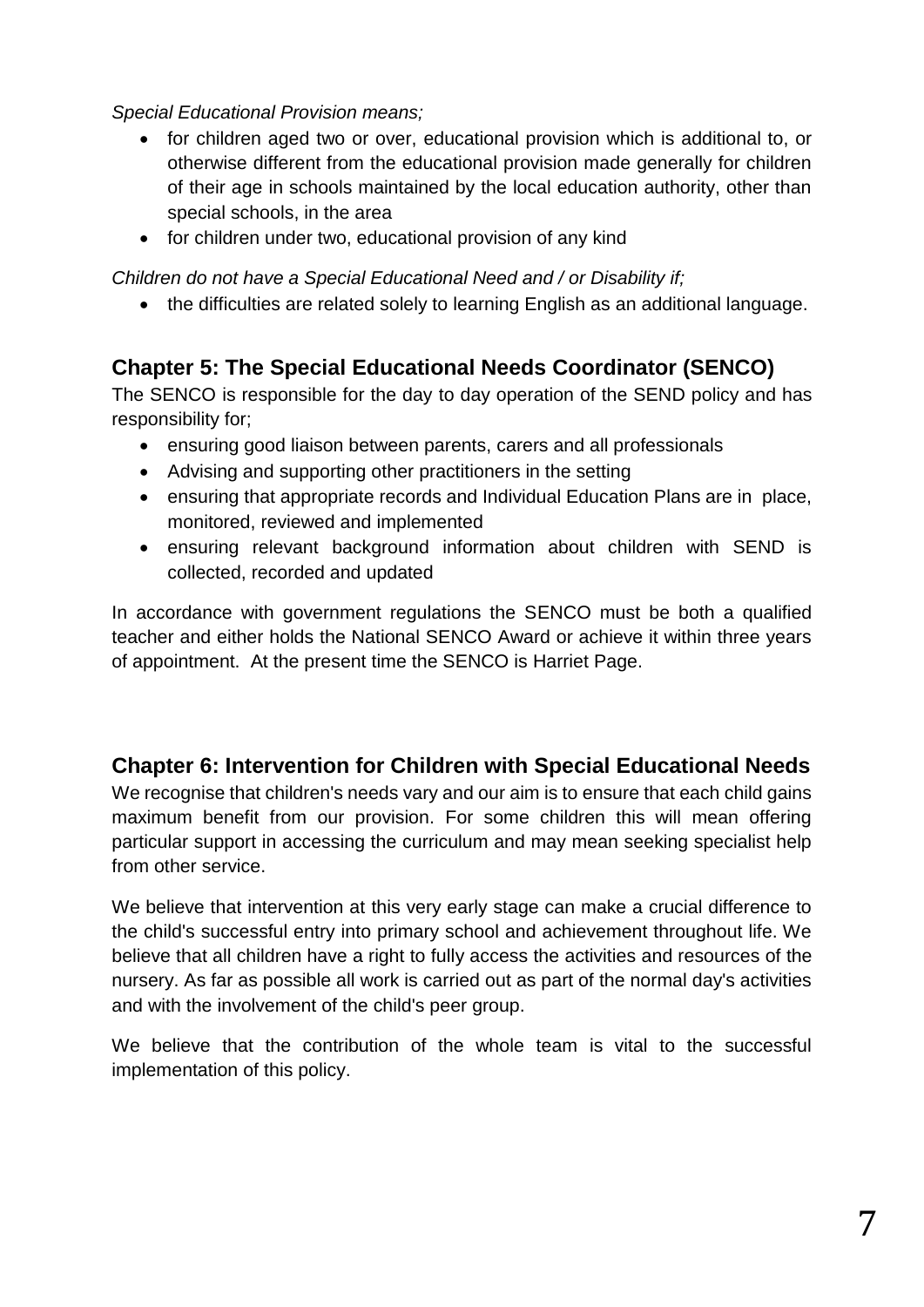## <span id="page-7-0"></span>**Identifying Needs, Providing Support and Monitoring Progress**

#### <span id="page-7-1"></span>**Provision of Support**

The Early Years Foundation Stage (EYFS) sets the standards for learning, development and care for children from birth to five. We carefully monitor the progress of all children and plan for their individual needs in the context of the EYFS requirements. Our teaching and learning policy sets out how provision is made for children, and is available on our website or as a paper copy from the office.

When family or staff initially identify a child who may have Special Educational Needs and / or a Disability parents and teaching staff meet. If necessary, further written observations are made by the TAC which provides evidence to make a request for an Education Help Assessment. Staff and family contribute to this document and then agree strategies to address any concerns which become part of the Education Health Care Plan. This follows the child through their education and is reviewed regularly. From this smart targets are made in the form of an Individual Education Plan (IEP).

#### <span id="page-7-2"></span>**Individual Education Plan (IEP)**

The IEP will address;

- what the child can confidently do, what they need support with and how school staff, family and other professionals will be helping them
- particular strategies, interventions, and resources which are required
- the frequency of planned activities and interventions
- who is supporting the child (i.e. a staff member, the parent / carer, another professional ,e.g. speech therapist)

#### <span id="page-7-3"></span>**Reviewing IEPs**

At Somerset we work with the family to review the IEPs regularly. IEPs are formerly reviewed each term in addition to on-going informal conversations about progress.

#### <span id="page-7-4"></span>**Resources**

In most cases the cost of meeting the needs of children with SEND will be met from the School's budget. Specialised equipment can be bought or borrowed from specialist centres in Wandsworth.

The School pays for in-service training for staff to learn special skills, e.g. Makaton signing, Elkan training or to upgrade their knowledge of SEN procedures. The School has a library of articles, leaflets, and books available to support staff and parents.

#### <span id="page-7-5"></span>**The Environment and Facilities**

Our building is a single-story ground floor building with open plan indoor areas for play, and open access to outdoor play. Toilet and changing facilities are available and fitted with child-height basins and toilets. A disabled toilet is available for adults. We aim for all children to have access to all activity areas and would make any adaptations necessary.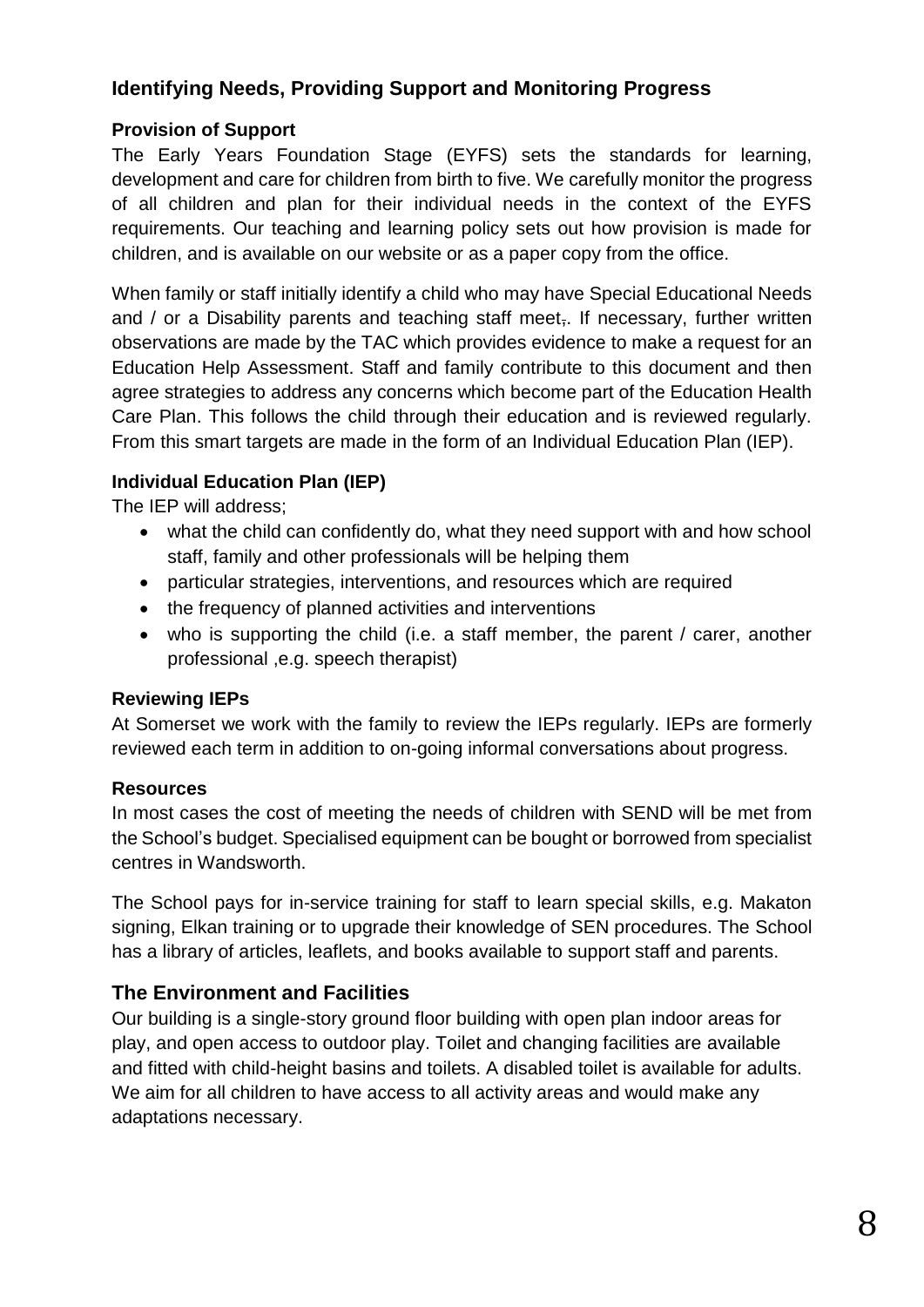The children are taken on local walks and outings. Some children with Special Educational Needs and / or Disabilities will require one-to-one support to take part in these opportunities fully and safely, and this extra support is provided by the School.

Children with specific food requirements and / or requiring the administration of medicines are made known to all staff, and procedures are followed to ensure the child's health and safety is monitored.

#### <span id="page-8-0"></span>**The Graduated Approach**

All children should make good and outstanding progress within the context of the play-based approach to learning at Somerset, and the thorough planning and assessment carried out by staff which tailors planning to individual children's needs. However, if staff and family are concerned that a child is not thriving and making good progress we will follow the 'graduated approach' set out in the Code of Practice (DfE, 2015).

Family and staff may be concerned when;

- a child makes little or no progress
- a child is not acquiring skills expected at their age and stage of development
- a child presents emotional / behavioural difficulties which are not improving
- a child has sensory or physical difficulties, and make limited / no progress despite the provision of necessary personal aids / equipment
- a child has communication / interaction difficulties and needs specific interventions to help them to access learning

#### <span id="page-8-1"></span>**Signs of Wellbeing (SOWB)**

The Signs of Wellbeing (SOWB) framework is used to record discussions between school and family when any concerns first arise (see Appendix 1). This allows us to establish what the main concerns are for. The child's strengths and current strategies, which are going to be used at home and school, are considered to help them make progress.

At this stage the SENCO will support the staff to gather additional information about the child. If it is noticed that the child goes on to make good progress there is likely to be no need of further support. However, when reviewed, if no progress is being made and / or there are concerns about their level of attainment then it will be recommended that they receive SEN Support.

#### **SEN Support**

This stage of support reflects the need for other professionals to become involved in a child's care and education. For example, another professional may be sought to provide advice and strategies for the staff and family to use. Other children may benefit from outside professionals working with them at Somerset or in the home, e.g. a physiotherapist, occupational therapist, or speech and language therapist.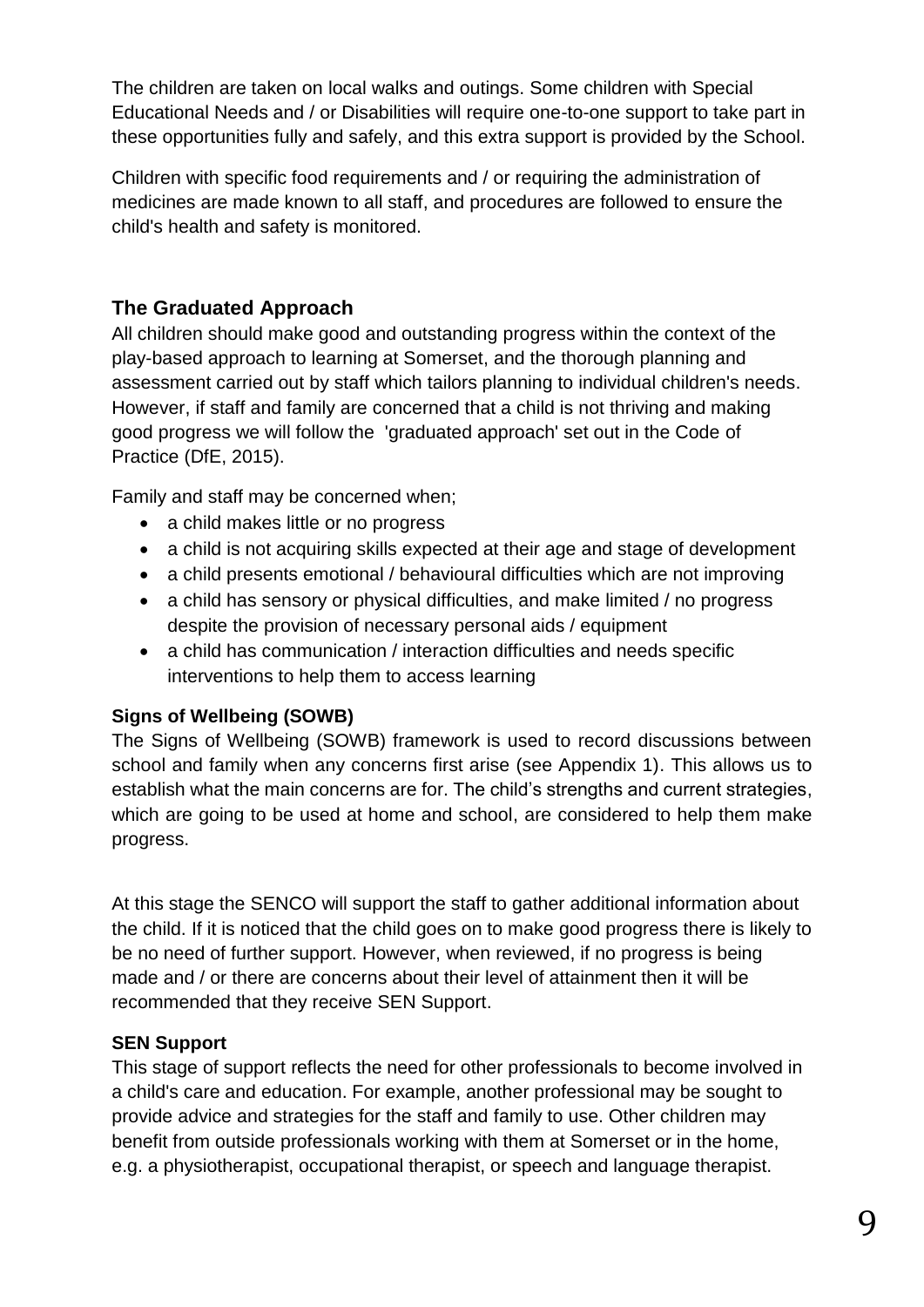When a child is supported by other professionals it is essential that the informationsharing between family, school and professionals is managed well in order that meaningful targets can be set, and strategies can be provided. The SENCO's role is to coordinate this information sharing so that the child can receive the best possible support from all involved.

#### <span id="page-9-0"></span>**Requests for an Education Health and Care (EHC) assessment**

This stage is reached when the staff, family and other professionals come to an agreement that the provision at SEN Support has not helped the child to make sufficient progress and either higher levels of support are needed, or long-term support will be needed in order for the child to have their needs met.

The stages involved in seeking an Education Health and Care (EHC) assessment are;

- The SENCO invites the family and any professionals working with the child to a Team Around the Child (TAC) meeting to gather everyone's views about the child's strengths and their special educational needs.
- The SENCO sends a request for an Education Health and Care assessment to the local authority Special Needs Assessment Section (SNAS).
- A case manager in the SNAS team is allocated. They coordinate the submission of the request to a multi-professional 'panel'.
- The panel reviews the information and considers whether an assessment is required.
- The case manager informs the family of the outcome of the panel meeting this can take up to six weeks.
- If an assessment is agreed the case manager coordinates with the SENCO to hold a meeting to draft an EHC plan. This meeting is called a co-production meeting.
- All professionals provide an assessment of the child's needs to the SENCO or case manager to inform the planning process.
- The Local Authority panel review the draft plan and finalise it once agreed.

#### <span id="page-9-1"></span>**The Education Health and Care (EHC) plan**

The Education Health and Care plan is a legal document which describes all the child's needs and the special help the child will need to meet those needs.

The Education Health and Care plan will set out a 'band' of funding which the local authority will provide the school if the special help required by the child cannot be funded from the schools own budget. When a child attends a specialist setting the funding is allocated to the cost of the specialist placement.

The school is named in the Education Health and Care plan. Where a school with more specialised provision is more suitable to meet the child's needs family will be offered a list of suitable schools and a consultation will take place.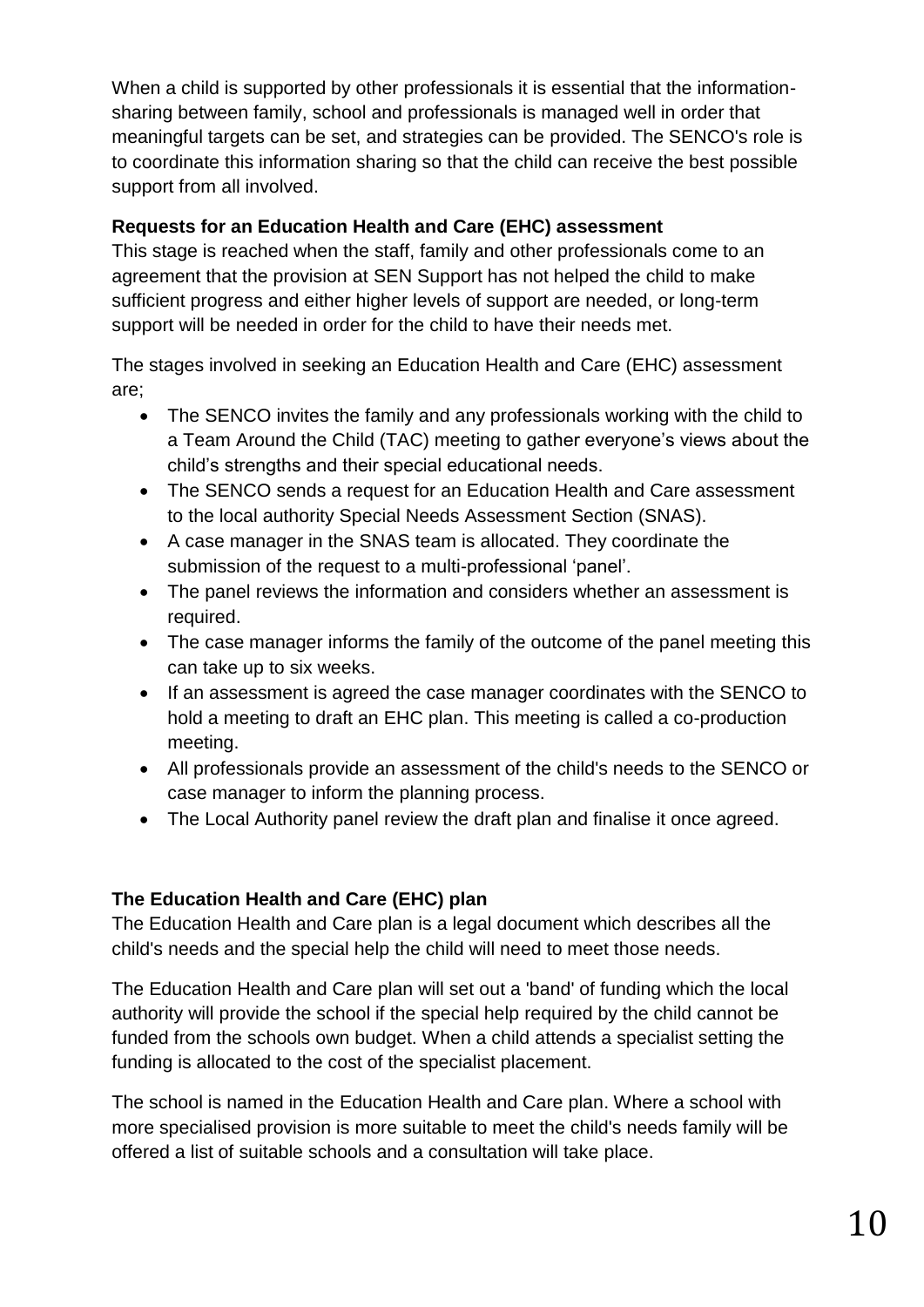For children at this stage, continuing to be supported at Somerset, the SENCO oversees the provision ensuring;

- the aims of the EHC plan are met
- appropriate provision is made
- the child's progress is monitored carefully
- The family are consulted regularly and review the IEP together
- The EHC plan is reviewed every six months

#### <span id="page-10-0"></span>**Transition**

When children move from Somerset to another setting the SENCO is responsible for coordinating staff to;

- arrange transition visits to the new school and / or by teachers from the new school
- passing on all relevant information to the new school
- liaising with non-school-based professionals to ensure programme delivery is uninterrupted
- involving staff from the new school in review meetings, where they occur prior to transition

Our aim is for children to move on to their new school with confidence and for the family and child to be sure that their needs will continue to be understood and met.

## <span id="page-10-1"></span>**Chapter 7: The Governing Body**

The governors, in conjunction with the Head teacher, are responsible for ensuring;

- that the necessary provision is made for any child with Special Educational needs
- that the needs are made known to all staff involved
- that children with Special Educational Needs and or Disabilities are enabled to join in all the activities at Somerset with their peers

The SENCO and Head teacher report to family and governors each year on the implementation of the SEND policy. This is done by the publication of a short statement in the governor's report to parents.

The SEND governor is responsible for overseeing our arrangements for SEND and evaluating the success for the policy. The SENCO and SEND governor will liaise as necessary to share any current developments and practice.

# <span id="page-10-2"></span>**Chapter 8: Complaints**

Any complaints should be raised with the Head teacher or the SENCO who will meet with you at the earliest opportunity to discuss your concerns and try to address them.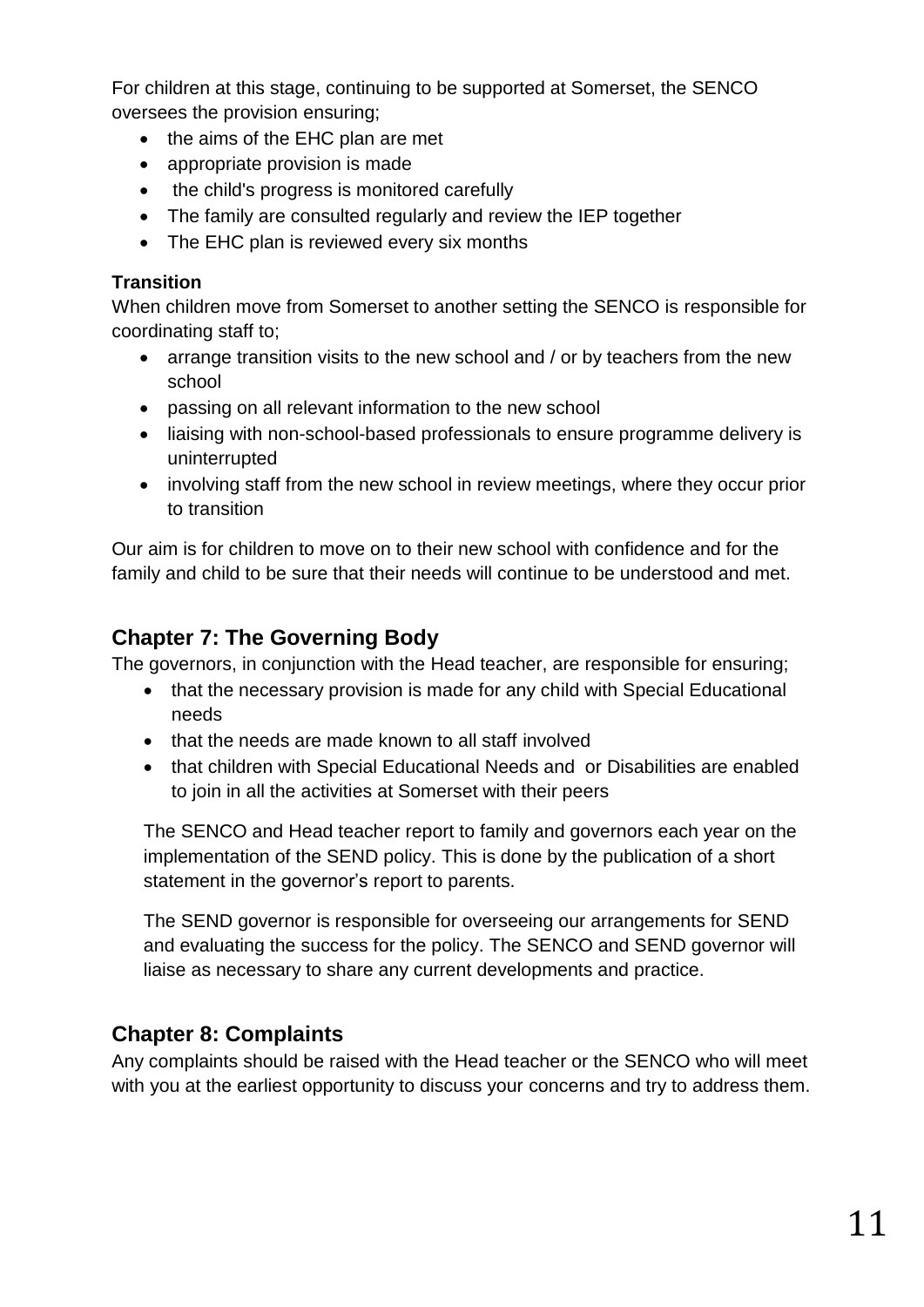If they are unable to resolve the situation Somerset's Complaints Procedure will be followed.<sup>2</sup>

# <span id="page-11-0"></span>**Chapter 9: Implementing our Policy**

#### <span id="page-11-1"></span>**Reviewing, Monitoring and Evaluating this Policy**

This policy will be reviewed biannually in consultation with the SEND governor.

This policy is part of our on-going monitoring and evaluation scheme which involves scrutiny of children's progress, planning and resources. Assessment data is analysed termly to track the progress of children with SEND in contrast with their peers. Our aim is that all children make good or outstanding progress whatever their starting point, and that gaps in attainment are reduced.

#### <span id="page-11-2"></span>**Success Criteria**

If this policy is successfully implemented the following will be evident;

- a named SENCO and governor are in place
- records of children with SEND are up to date
- observations are contributed by all members of staff involved
- children with SEND are making progress
- regular discussion of children's needs takes place at planning meetings and their targets noted on plans
- review meetings with parents are carried out on time and targets reviewed
- feedback from parents is positive
- staff development needs are identified and met
- policy is reviewed and priorities are reflected in the School Development Plan
- positive feedback from local authority advisors / inspectors or Ofsted.

In addition to the policy we publish a **SEND information report**. This report summarises our offer for children with special educational needs and disabilities and their families, and is designed to show how our SEND policy is put into practice. The Special Educational Needs and Disabilities Information Report is reviewed yearly and published on the school website.

# <span id="page-11-3"></span>**Appendix 1 EY Initial concerns overview/TAC notes (SOWB format**)

1

 $2$  A copy of the Complaints Procedure is available at the school office.